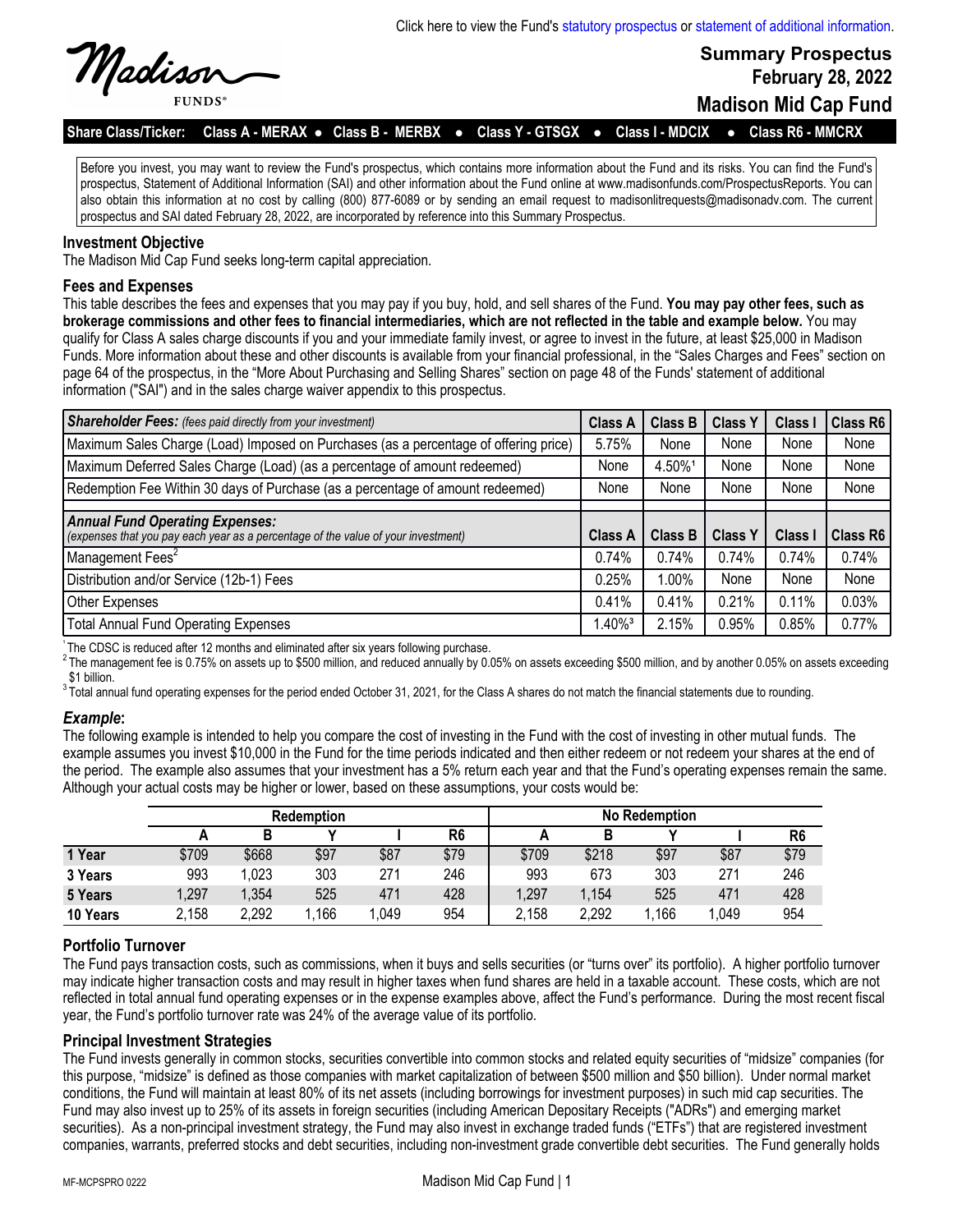25-40 individual securities in its portfolio at any given time. This reflects the belief of the Fund's investment adviser, Madison Asset Management, LLC ("Madison"), that your money should be invested in Madison's top investment ideas, and that focusing on Madison's best investment ideas is the best way to achieve the Fund's investment objective.

The Fund seeks attractive long-term returns through bottom-up security selection based on fundamental analysis in a diversified portfolio of highquality companies with attractive valuations. These will typically be industry leading companies in niches with strong growth prospects. The Fund's portfolio managers believe in selecting stocks for the Fund that show steady, sustainable growth and reasonable valuation.

Madison follows a rigorous three-step process when evaluating companies pursuant to which Madison considers (1) the business model, (2) the management team, and (3) the valuation of each potential investment. When evaluating the business model, Madison looks for sustainable competitive advantages, metrics that demonstrate relatively high levels of profitability, stable and growing earnings, and a solid balance sheet. When assessing management, Madison evaluates its operational and capital allocation track records and the nature of its accounting practices. The final step in the process is assessing the proper valuation for the company. Madison strives to purchase securities trading at a discount to their intrinsic value as determined by discounted cash flows modeling and additional valuation methodologies. Often, Madison finds companies that clear the business model and management team hurdles, but not the valuation hurdle. Those companies are monitored for inclusion at a later date when the price may be more appropriate. Madison seeks to avoid the downside risks associated with overpriced securities.

Madison may sell stocks for a number of reasons, including: (i) the price target Madison has set for the stock has been achieved or exceeded, (ii) the fundamental business prospects for the company have materially changed, or (iii) Madison finds a more attractive alternative.

The Fund's investment strategy reflects Madison's general "Participate and Protect<sup>®</sup>" investment philosophy. Madison's expectation is that investors in the Fund will participate in market appreciation during bull markets and experience something less than full participation during bear markets compared with investors in portfolios holding more speculative and volatile securities; therefore, this investment philosophy is intended to represent a conservative investment strategy. There is no assurance that Madison's expectations regarding this investment strategy will be realized.

Although the Fund expects to pursue its investment objective utilizing its principal investment strategies regardless of market conditions, the Fund may invest up to 100% in money market instruments. To the extent the Fund engages in this temporary defensive position, the Fund's ability to achieve its investment objective may be diminished.

#### **Principal Risks**

The specific risks of owning the Fund are set forth below. You could lose money as a result of investing in the Fund. An investment in the Fund is not a deposit of a bank and is not insured or guaranteed by the Federal Deposit Insurance Corporation or any other government agency, entity or person. The Fund's share price and total return will fluctuate. You should consider your own investment goals, time horizon and risk tolerance before investing in the Fund.

*Mid Cap Risk*. The Fund's investments in midsize companies may entail greater risks than investments in larger, more established companies. Midsize companies tend to have narrower product lines, fewer financial resources, and a more limited trading market for their securities, as compared to larger companies. They may also experience greater price volatility than securities of larger capitalization companies because growth prospects for these companies may be less certain and the market for such securities may be smaller. Some midsize companies may not have established financial histories; may have limited product lines, markets, or financial resources; may depend on a few key personnel for management; and may be susceptible to losses and risks of bankruptcy.

*Equity Risk*. The Fund is subject to equity risk. Equity risk is the risk that securities held by the Fund will fluctuate in value due to general market or economic conditions, perceptions regarding the industries in which the issuers of securities held by the Fund participate, and the circumstances and performance of companies whose securities the Fund holds. In addition, while broad market measures of common stocks have historically generated higher average returns than fixed income securities, common stocks have also experienced significantly more volatility in those returns.

*Growth and Value Risks.* Stocks with growth characteristics can experience sharp price declines as a result of earnings disappointments, even small ones. Stocks with value characteristics carry the risk that investors will not recognize their intrinsic value for a long time or that they are appropriately priced at a low level. Because the Fund generally follows a strategy of holding stocks with both growth and value characteristics, any stock's share price may be negatively affected by either set of risks.

*Capital Gain Realization Risks to Taxpaying Shareholders.* Because of the focused nature of the Fund's portfolio, the Fund is susceptible to capital gain realization. In other words, when the Fund is successful in achieving its investment objective, portfolio turnover may generate more capital gains per share than funds that hold greater numbers of individual securities. The Fund's sale of just a few positions will represent a larger percentage of the Fund's assets compared with, say, a fund that has hundreds of securities positions.

*Foreign Security and Emerging Market Risk*. Investments in foreign securities, including investments in ADRs and emerging market securities, involve risks relating to currency fluctuations and to political, social, and economic developments abroad, as well as risks resulting from differences between the regulations to which U.S. and foreign issuers and markets are subject. These risks may be greater in emerging markets. The investment markets of emerging countries are generally more volatile than markets of developed countries with more mature economies.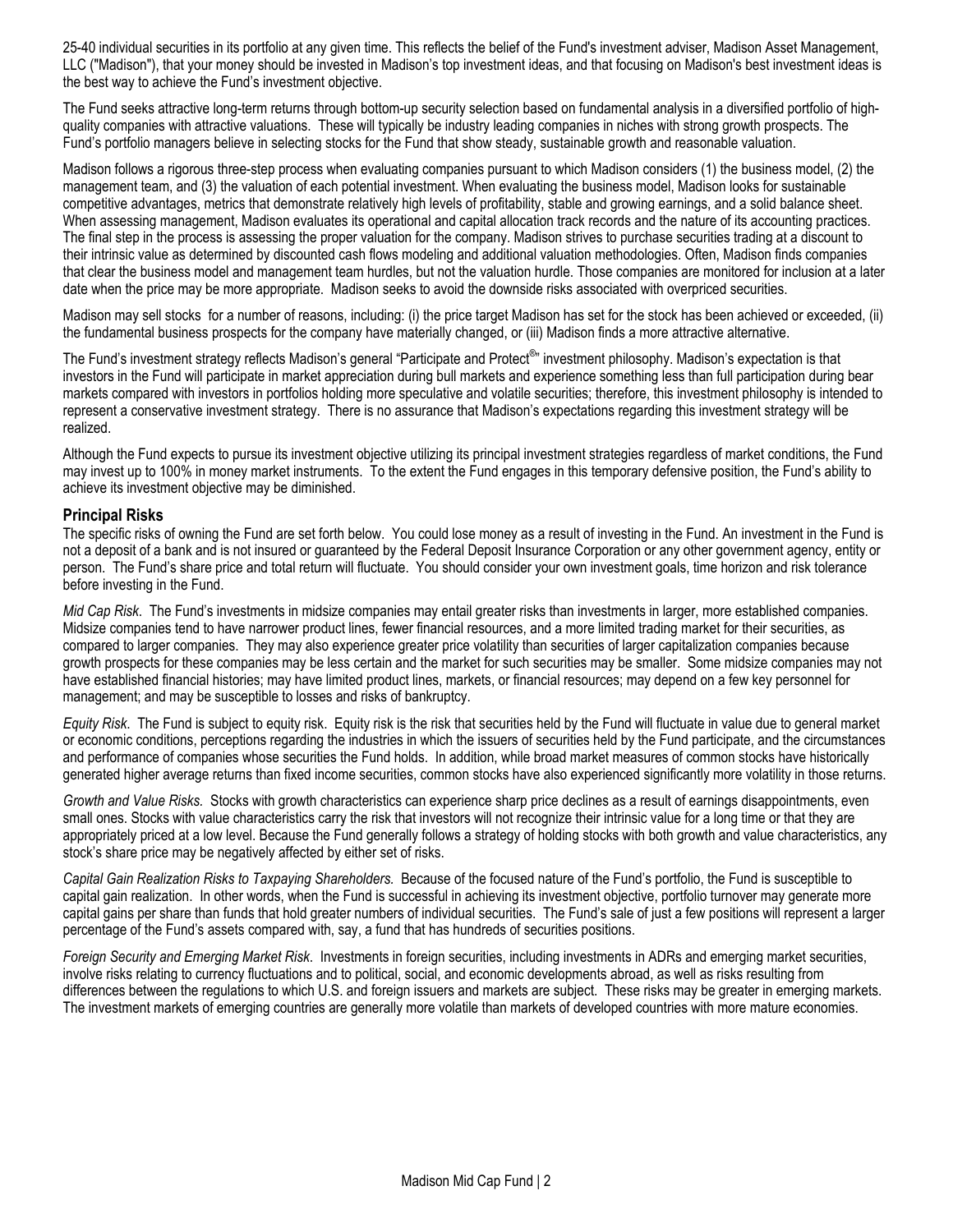*Depository Receipt Risk.* Depository receipts, such as American depository receipts ("ADRs"), global depository receipts ("GDRs"), and European depository receipts ("EDRs"), may be issued in sponsored or un-sponsored programs. In a sponsored program, a security issuer has made arrangements to have its securities traded in the form of depository receipts. In an un-sponsored program, the issuer may not be directly involved in the creation of the program. Depository receipts involve many of the same risks as direct investments in foreign securities. These risks include, but are not limited to, fluctuations in currency exchange rates, which are affected by international balances of payments and other financial conditions; government interventions; and speculation. With respect to certain foreign countries, there is the possibility of expropriation or nationalization of assets, confiscatory taxation, political and social upheaval, and economic instability. Investments in depository receipts that are traded over the counter may also be subject to liquidity risk.

*Market Risk.* The share price of the Fund reflects the value of the securities it holds. If a security's price falls, the share price of the Fund will go down (unless another security's price rises by an offsetting amount). If the Fund's share price falls below the price you paid for your shares, you could lose money when you redeem your shares.

### **Performance**

The following bar chart and table provide some indication of the risks of investing in the Fund. The bar chart shows how the Fund's investment results have varied from year to year. The table shows the Fund's average annual total returns for various periods compared to a broad measure of market performance. The Fund's past performance (before and after taxes) is not necessarily an indication of its future performance. Updated performance information current to the most recent month end is available at no cost by visiting www.madisonfunds.com or by calling 1-800-877-6089.



| <b>Calendar Year Total Returns for Class Y Shares</b> |  |  |
|-------------------------------------------------------|--|--|
|                                                       |  |  |

| Highest/Lowest quarter end results<br>during this period were: |                 |        |  |  |  |  |  |  |
|----------------------------------------------------------------|-----------------|--------|--|--|--|--|--|--|
| Highest:                                                       | 2Q 2020         | 16.31% |  |  |  |  |  |  |
| Lowest:                                                        | 1Q 2020 -23.68% |        |  |  |  |  |  |  |
|                                                                |                 |        |  |  |  |  |  |  |

## **Average Annual Total Returns For Periods Ended December 31, 2021**

|                                                                                                                 |                                                             | 1 Year | 5 Years | 10 Years | <b>Since</b><br>Inception<br>2/29/2012 | <b>Since</b><br>Inception<br>4/19/2013 | <b>Since</b><br>Inception<br>8/31/2020 |
|-----------------------------------------------------------------------------------------------------------------|-------------------------------------------------------------|--------|---------|----------|----------------------------------------|----------------------------------------|----------------------------------------|
| Class Y Shares -                                                                                                | Return Before Taxes                                         | 26.32% | 15.93%  | 14.47%   | N/A                                    | N/A                                    | N/A                                    |
|                                                                                                                 | Return After Taxes on Distributions                         | 25.05% | 14.73%  | 12.74%   | N/A                                    | N/A                                    | N/A                                    |
|                                                                                                                 | Return After Taxes on Distributions and Sale of Fund Shares | 16.48% | 12.58%  | 11.55%   | N/A                                    | N/A                                    | N/A                                    |
| Class A Shares -                                                                                                | Return Before Taxes                                         | 18.51% | 14.06%  | N/A      | N/A                                    | 12.58%                                 | N/A                                    |
| Class B Shares -                                                                                                | Return before Taxes                                         | 20.32% | 14.32%  | N/A      | N/A                                    | 12.56%                                 | N/A                                    |
|                                                                                                                 | <b>Class I Shares</b> - Return before Taxes                 | 26.41% | N/A     | N/A      | N/A                                    | N/A                                    | 30.57%                                 |
|                                                                                                                 | <b>Class R6 Shares - Return before Taxes</b>                | 26.58% | 16.14%  | N/A      | 14.13%                                 | N/A                                    | N/A                                    |
| Russell Midcap <sup>®</sup> Index (reflects no deduction for sales charges, account fees,<br>expenses or taxes) |                                                             | 22.58% | 15.10%  | 14.91%   | 14.01%                                 | 13.82%                                 | 44.13%                                 |

After-tax returns are calculated using the highest historical individual federal marginal income tax rates and do not reflect the impact of state and local taxes. Actual after-tax returns depend on an investor's tax situation and may differ from those shown, and after-tax returns shown are not relevant to investors who hold their fund shares through tax-deferred arrangements, such as 401(k) plans or individual retirement accounts. Aftertax returns are shown only for Class Y shares and will vary for other share classes. Returns after taxes on distributions and sale of fund shares may be higher than other returns for the same period due to the tax benefit of realizing a capital loss on the sale of fund shares.

## **Portfolio Management**

The investment adviser to the Fund is Madison Asset Management, LLC. Richard Eisinger (Co-Head of Investments and Portfolio Manager/ Analyst), Haruki Toyama (Director of Research and Portfolio Manager/Analyst), and Andy Romanowich, CFA (Vice President and Portfolio Manager/Analyst), co-manage the Fund. Mr. Eisinger has served in this capacity since January 1998, Mr. Toyama has served in this capacity since February 2015 and Mr. Romanowich has served in this capacity since February 2019.